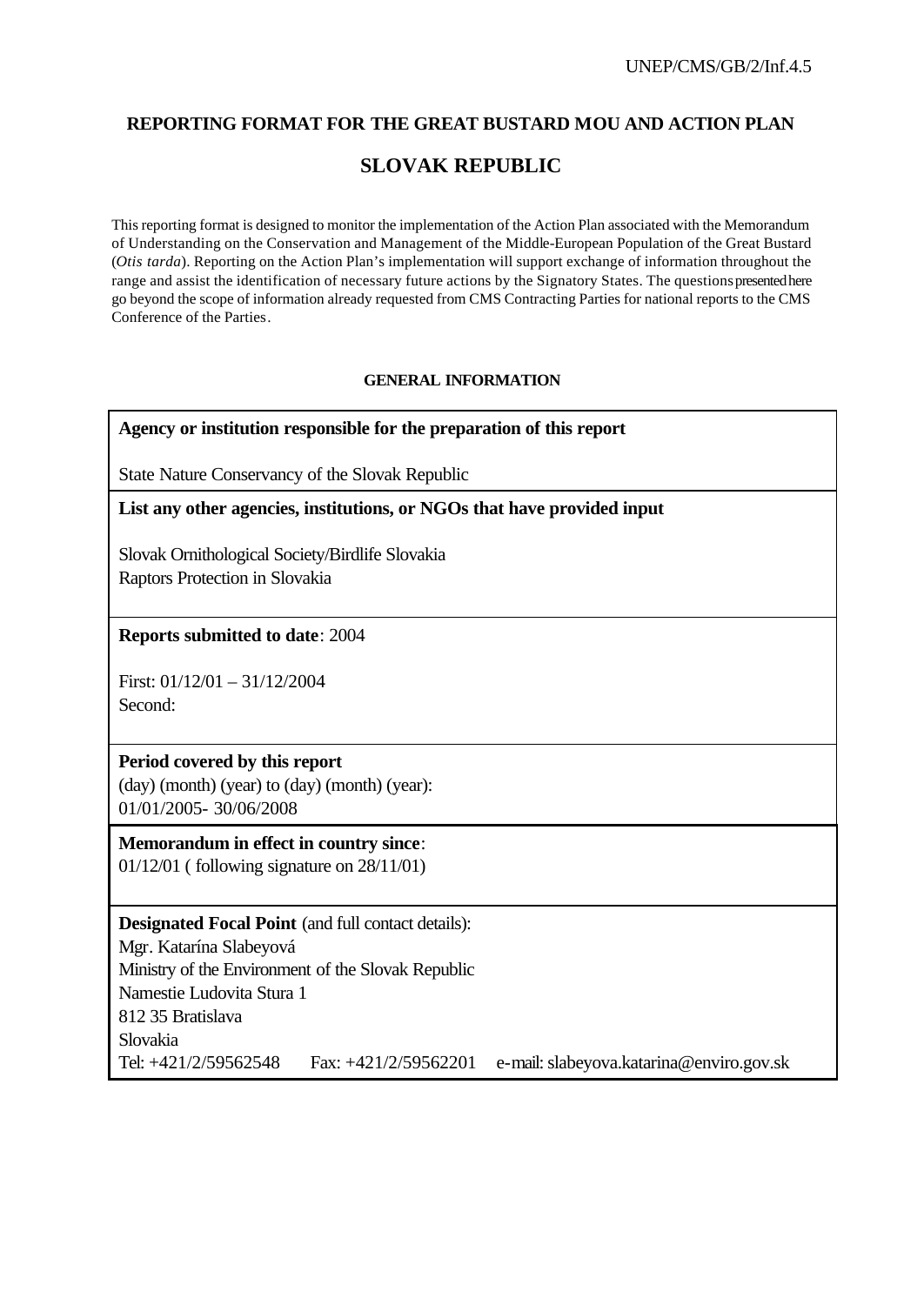## **PART I. GENERAL**

This questionnaire follows the structure and numbering of the Action Plan annexed to the Memorandum of Understanding to make it easier to read the relevant action points before the form is filled in. In some cases, however, sub-actions were not listed separately for the sake of simplicity and to avoid duplications. They should however be taken into consideration when answering the questions.

## **0. National work programme**

Is there a national work programme or action plan already in place in your country for the Great Bustard pursuant to Paragraph 4(g) of the Memorandum of Understanding?

 $\boxtimes$  Yes  $\square$  No

Rescue Plan for protected critically endangered species – Great Bustard Since 2005, Slovakia implements project LIFE05 NAT/SK/000115 - Conservation of *Otis tarda* in Slovakia for the period 5 years (2005 – 2009), which contribute to implementing above mentioned Rescue plan.

## **1. Habitat protection**

### **1.1 Designation of protected areas.**

To what extent are the display, breeding, stop-over and wintering sites covered by protected areas?

| Designation of protected areas under national law | Classification of Special Protection Areas according |
|---------------------------------------------------|------------------------------------------------------|
|                                                   | to the requirements of Art.4.1 of the EC Birds       |
|                                                   | Directive                                            |
| $\Box$ Fully (>75%)                               | $\Box$ Fully (>75%)                                  |
| $\boxtimes$ High (50-75%)                         | $\boxtimes$ High (50-75%)                            |
| $\Box$ Medium (10-49%)                            | $\Box$ Medium (10-49%)                               |
| $\Box$ Low (<10%)                                 | $\Box$ Low (<10%)                                    |
| $\Box$ None                                       | $\Box$ None                                          |
| $\Box$ Not applicable <sup>1</sup>                | $\Box$ Not applicable <sup>1</sup>                   |

## **What measures were taken to ensure the adequate protection of the species and its habitat at these sites?**

- Two protected areas designated for the protection of Great Bustard
- Management plans drafted for both protected areas
- Agro-environmental scheme for the protection of *Otis tarda* adopted as a part of the Rural Development Plan for Slovakia for the period 2007-2013 and implemented in one protected area
- Memoranda of understanding areas aimed at reducing disturbance of *Otis tarda* from agricultural activities and from predators concluded with hunters and farmers using land in concerned protected areas
- Marking of electric lines to reduce a risk of collision of Otis individuals with power lines
- Purchase of land for the protection of *Otis tarda*
- Restoration of habitats for *Otis tarda*

#### **Where are the remaining gaps?**

l

- Implementation of the agro-environmental scheme in one of the two protected areas designated for the protection of Otis tarda.
- Installation of infrastructure for more effective monitoring of Otis tarda

 $1$ <sup>1</sup> The species occurs only irregularly, no regular stop-over or wintering sites identified.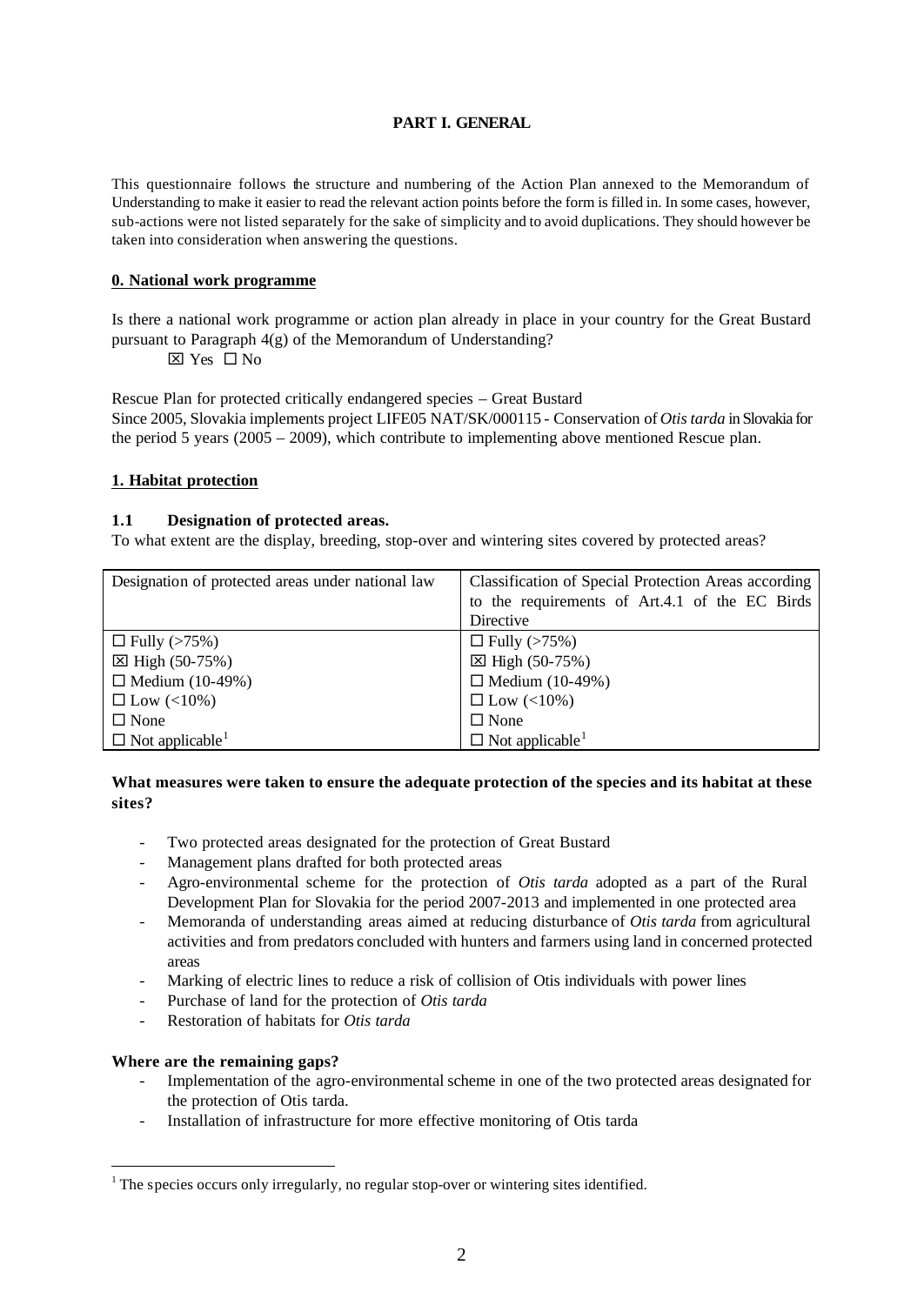## **Are currently unoccupied, but potential breeding habitats identified in your country?**

 $\boxtimes$  Yes  $\Box$  No  $\Box$  Not applicable<sup>2</sup>

## **If yes, please explain how these areas are protected or managed to enable the re-establishment of Great Bustard.**

Conservation actions focused on both protected areas designated for *Otis tarda.* In both protected areas effort is made for restoration of habitats in cooperation with farmers managing land in question. In Lehnice SPA, cca 300 ha of habitats for *Otis tarda* were restored in the period 2005-2007. In 2008, farmers managing land in Lehnice SPA have entered into agro-environmental schemes on area of 1190 ha.

In Syslovské polia SPA proper land management that would allow *Otis tarda* breeding have been negotiated with local cooperative farm.

## **1.2 Measures taken to ensure the maintenance of Great Bustard habitats outside of protected areas.**

**Please describe what measures have been taken to maintain land-use practices beneficial for Great Bustard outside of protected areas (e.g., set-aside and extensification schemes, cultivation of alfalfa and oilseed rape for winter, maintenance of rotational grazing, etc.).**

No *Otis tarda* specific conservation measures have been taken to maintain land use practices beneficial for the Great Bustard outside protected areas.

Prohibition of hunting of Great Bustard applies on the whole territory of Slovakia, species is strictly protected.

For habitat protection - none

#### **To what extent do these measures, combined with site protection, cover the national population?**  $\boxtimes$  Fully ( $>75\%$ )

 $\Box$  Most (50-75%)  $\square$  Some (10-49%)  $\Box$  Little (<10%)  $\Box$  Not at all  $\square$  Not applicable<sup>1</sup>

l

(majority of the national population inhabit protected areas designated for the protection of Great Bustard)

## **Are recently (over the last 20 years) abandoned Great Bustard breeding habitats mapped in your country?**

 $\boxtimes$  Yes  $\Box$  No  $\Box$  Not applicable<sup>1</sup>

#### **Please refer to above answers**

#### **What habitat management measures have been taken to encourage the return of Great Bustard?**

Major: Growing of crop beneficial for Otis tarda Minor: Restoration of grasslands

#### **If there were any measures taken, please provide information on their impact.**

Breeding of *Otis tarda* have not been recorded in Slovakia since 2006.

<sup>&</sup>lt;sup>2</sup> Countries *outside* of the historic (beginning of  $20<sup>th</sup>$  Century) breeding range of the species.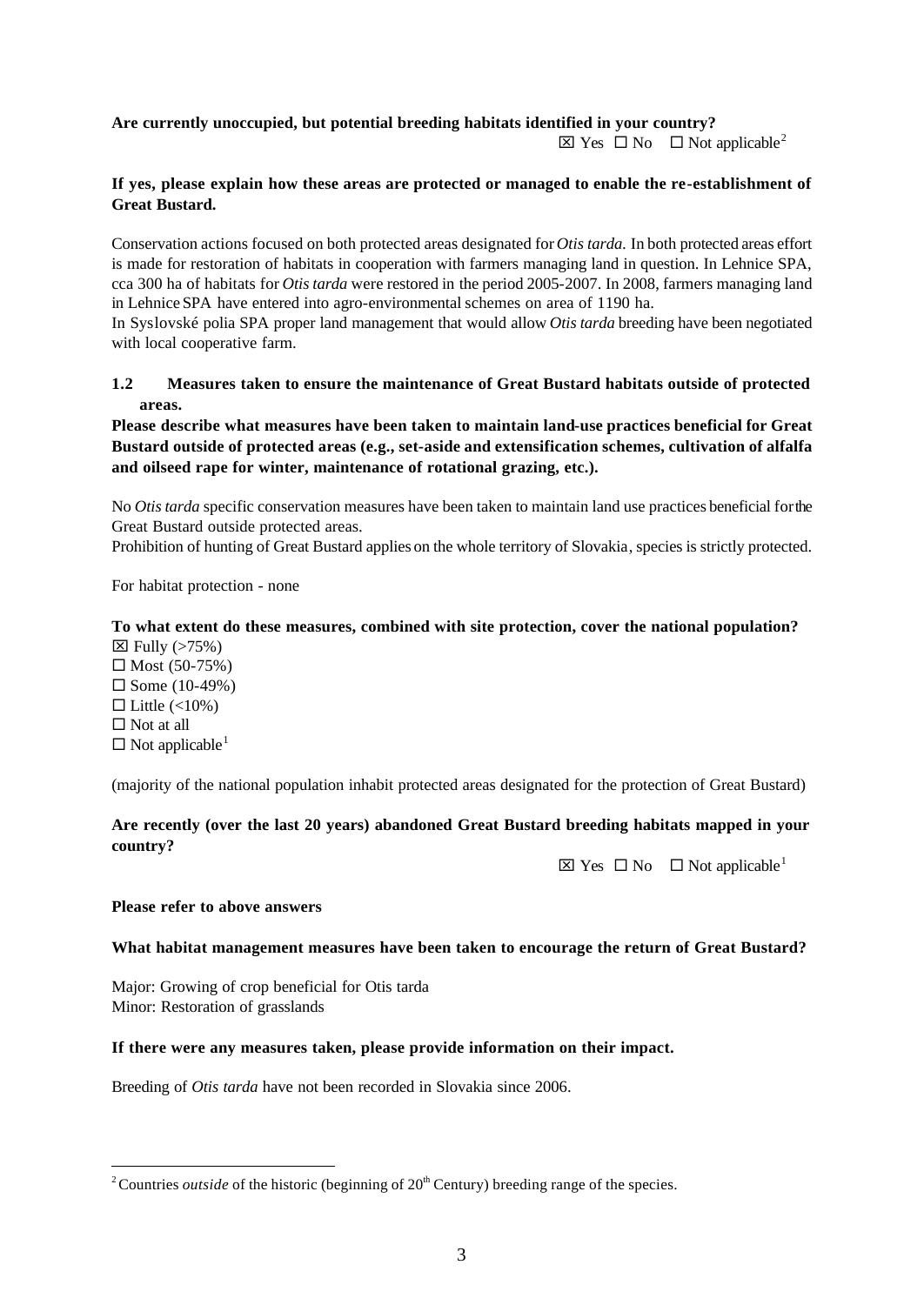**1.3 Measures taken to avoid fragmentation of Great Bustard habitats.**

**Are new projects potentially causing fragmentation of the species' habitat (such as construction of highways and railways, irrigation, planting of shelterbelts, afforestation, power lines, etc.) subject to environmental impact assessment in your country?**

 $\boxtimes$  Yes  $\Box$  No  $\Box$  Not applicable<sup>1</sup>

**Is there any aspect of the existing legislation on impact assessment that limits its effective application to prevent fragmentation of Great Bustard habitats?** 

 $\boxtimes$  Yes  $\Box$  No  $\Box$  Not applicable<sup>1</sup>

**If yes, please provide details.**

Insufficient enforcement

**Have there been any such projects implemented in any Great Bustard habitat in your country since signing this Memorandum of Understanding?** 

 $\boxtimes$  Yes  $\Box$  No  $\Box$  Not applicable<sup>1</sup>

### **Please, give details and describe the outcome of impact monitoring if available.**

For example, plan to establish airport nearby Lehnice SPA.

## **2. Prevention of hunting, disturbance and other threats**

**2.1 Hunting.**

**Is Great Bustard afforded strict legal protection in your country?**  $\boxtimes$  Yes  $\Box$  No

## **Please, give details of any hunting restrictions imposed for the benefit of Great Bustard including those on timing of hunting and game management activities.**

No hunting of Great Bustard is permitted all year round in Slovakia. Great Bustard is all-year protected game species according to Act no. 23/1962 Coll. on Hunting.

## **Please, indicate to what extent these measures ensure the protection of the national Great Bustard population?**

#### **The national population is covered by restrictions on hunting to prevent hunting-related disturbance:**

 $\boxtimes$  Fully ( $>75\%$ )  $\square$  Most (50-75%)  $\square$  Some (10-49%)  $\Box$  Little (<10%)  $\square$  Not at all  $\square$  Not applicable<sup>1</sup>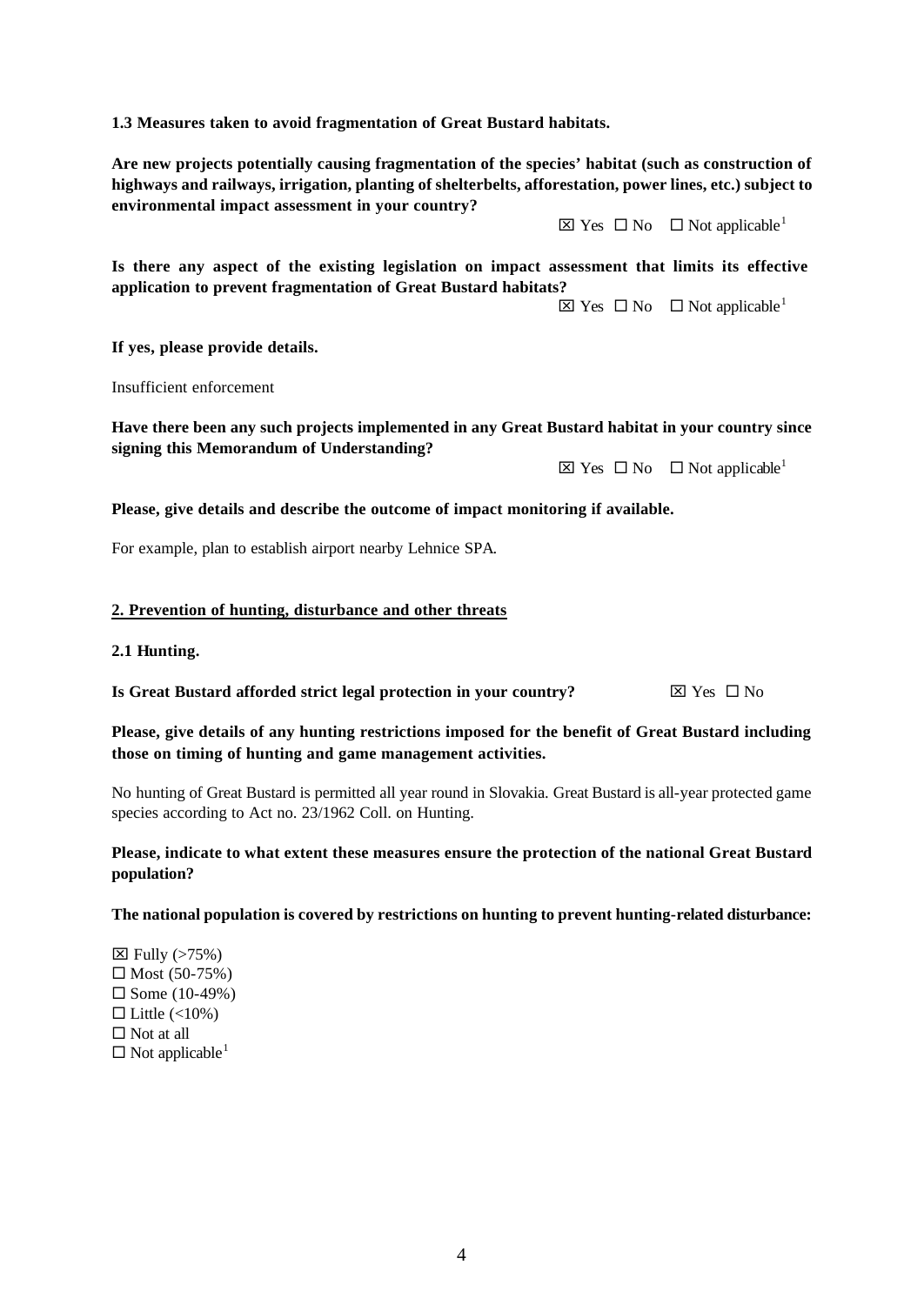## **2.2 Prevention of disturbance.**

## **What measures have been taken to prevent disturbance of Great Bustard in your country, including both breeding birds and single individuals or small flocks on migration?**

- Two Special Protected Areas designated for the protection of Great Bustard
- Regulations through which respective SPAs have been designated establish restrictions to prevent disturbance of GB, for instance access of public/ visitors to SPA is prohibited, except on tourism trail
- Memoranda of Understanding concluded with local hunting societies MoUs include measures to be implemented by hunters that would decrease disturbance of GB from their activities.

## **Please, indicate to what extent these measures have ensured the protection of the national population.**

**The national population is covered by restrictions on other activities causing disturbance:**  $\boxtimes$  Fully ( $>75\%$ )

 $\square$  Most (50-75%)

 $\square$  Some (10-49%)

 $\Box$  Little (<10%)

 $\Box$  Not at all

 $\square$  Not applicable<sup>1</sup>

## **2.3.1 Prevention of predation.**

**What is the significance of predation to Great Bustard in your country?** Medium significant

### **What are the main predator species?**

Wandering (maverick) dogs, fox (*Vulpes vulpes*), stone marten (*Martes foina*), some *Corvidae* species

## **What measures have been taken to control predators in areas where Great Bustard occurs regularly?**

Increased hunting of predator species, or other ways of elimination of predators agreed with local hunters

## **How effective were these measures?**

 $\Xi$ Effective (predation reduced by more than 50%)

 $\Box$  Partially effective (predation reduced by 10–49%)

 $\square$  Less effective (predation reduced by less than 10%)

 $\square$  Not applicable<sup>1</sup>

## **2.3.2 Adoption of measures for power lines.**

**What is the significance of collision with power lines in your country?**  high

## **What proactive and corrective measures have been taken to reduce the mortality caused by existing power lines in your country?**

Marking of power lines (12 km of power lines in Lehnice SPA)

#### **What is the size of the populations affected by these corrective measures?**

1 individual in Lehnice SPA In winter – 200-300 individuals wintering in Slovakia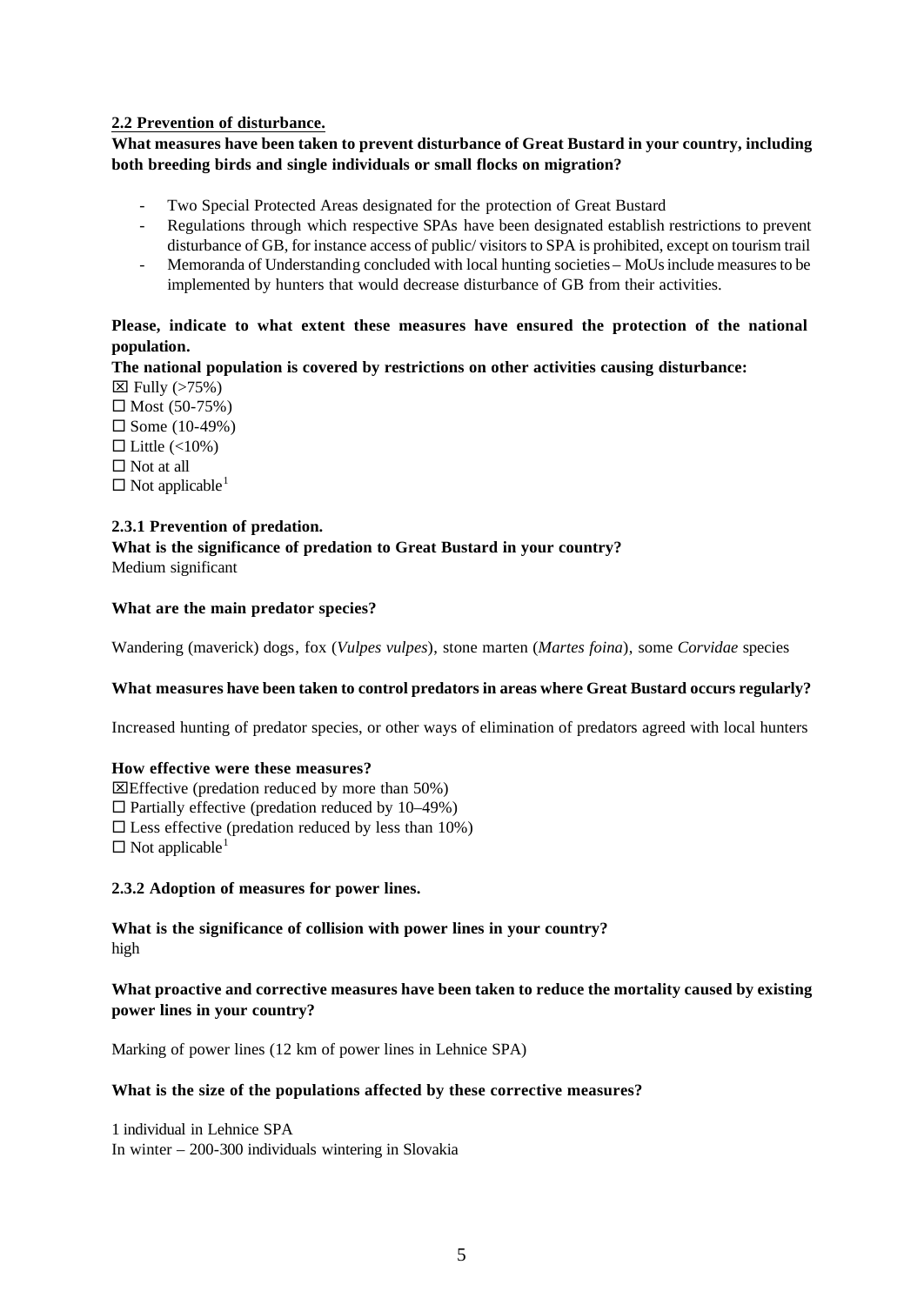#### **How effective were these measures?**

 $\Box$ Effective (collision with power lines reduced by more than 50%)

 $\Box$  Partially effective (collision with power lines reduced by 10–49%)

 $\Box$  Ineffective (collision with power lines reduced by less than 10%)

 $\square$  Not applicable<sup>1</sup>

## **Impact unknown so far, measures implemented only in 2008.**

## **2.3.3 Compensatory measures.**

**What is the size (in hectares) of Great Bustard habitat lost or degraded for any reasons since the Memorandum of Understanding entered into effect (1 June 2001)?**

Cca 20 000 ha in the whole Slovakia

### **What is the size of the populations affected?**

N/A for breeding population

3 % of European population of *Otis tarda* during winter

| Were these habitat losses compensated?                        | $\Box$ Yes $\Box$ Partially | $\boxtimes$ No $\Box$ Not applicable <sup>1</sup> |
|---------------------------------------------------------------|-----------------------------|---------------------------------------------------|
| If yes, please explain how.<br>Were these measures effective? |                             |                                                   |
|                                                               | $\Box$ Yes $\Box$ Partially | $\Box$ No $\Box$ Not applicable <sup>1</sup>      |

## **Please, give details on the effectiveness or explain why they were not effective if that is the case.**

#### **3. Possession and trade**

**Is collection of Great Bustard eggs or chicks, the possession of and trade in the birds and their eggs prohibited in your country?**

 $\boxtimes$  Yes  $\Box$  No

#### **How are these restrictions enforced? What are the remaining shortcomings, if any?**

Not relevant – no breeding in Slovakia since 2006

#### **Please indicate if any exemption is granted or not all of these activities are prohibited.**

Exemption for collection of eggs has been granted for the purposes of the LIFE NATURE project "Conservation of *Otis tarda* in Slovakia."

Exemption allows to collect abandoned eggs (in case of nesting of GB) and to transfer them to GB breeding station in Hungary.

#### **4. Recovery measures**

l

#### **4.1 Captive breeding\* in emergency situations.**

**Is captive breeding playing any role in Great Bustard conservation in your country?**  $\Box$  Yes  $\boxtimes$  No

<sup>\*</sup> In effect, "captive breeding" should be read as "captive rearing" according to current practices.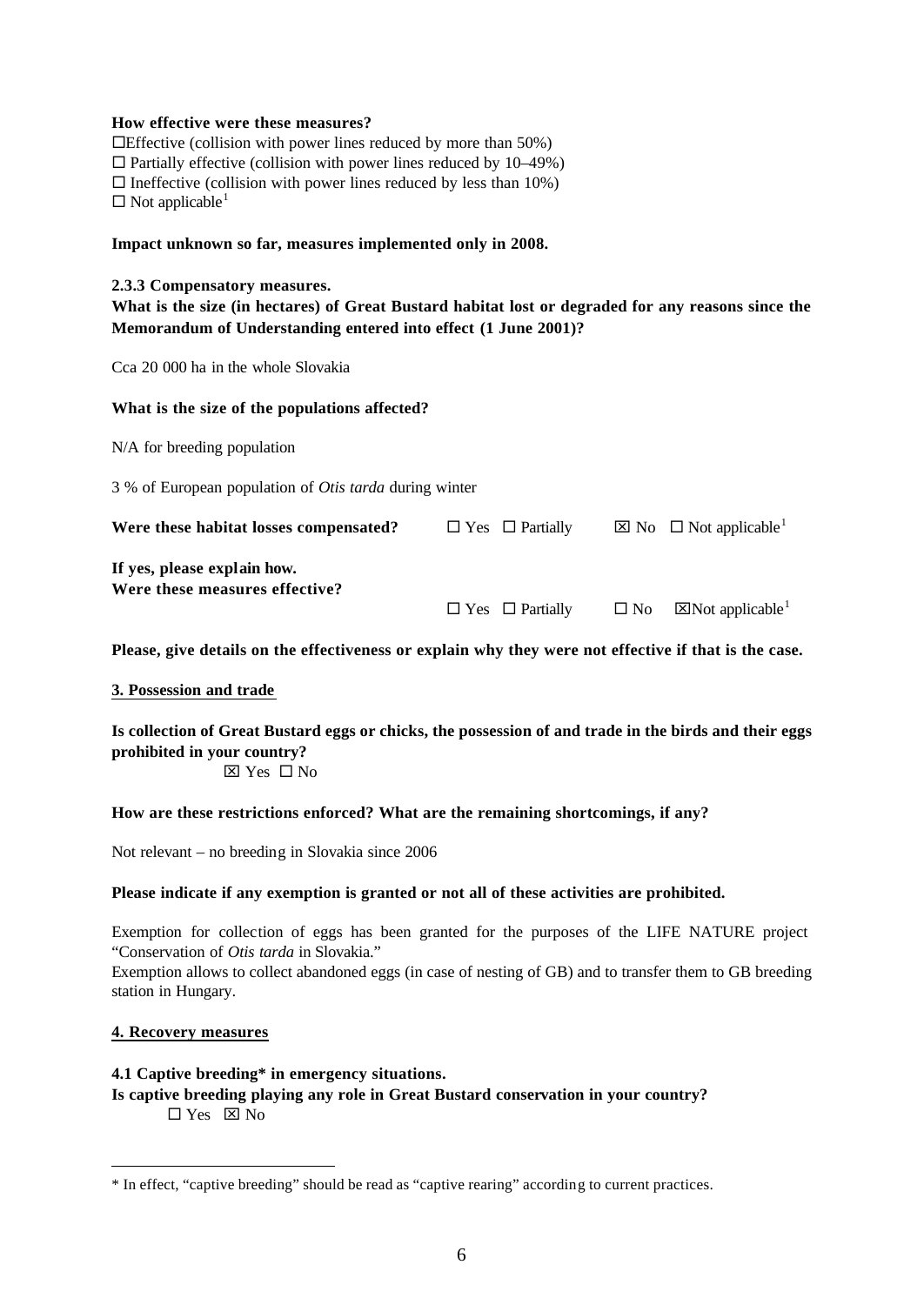**Please, describe the measures, staff and facilities involved and how these operations comply with the IUCN criteria on reintroductions.**

### **4.2 Reintroduction.**

**Have there been any measures taken to reintroduce the species in your country?** 

 $\boxtimes$  Yes  $\Box$  No

If yes, please describe the progress. If there was any feasibility study carried out, please summarize its conclusions.

No special reintroduction program was implemented. However, restoration of habitats beneficial for GB was performed in Lehnice SPA. Regular occurrence of one GB female observed in this area since 2006 as result of creation of proper habitats.

**4.3 Monitoring of the success of release programmes. Are captive reared birds released in your country?** 

| $\square$ Yes |  | $\boxtimes$ No |
|---------------|--|----------------|
|---------------|--|----------------|

**If yes, please summarize the experience with release programmes in your country. What is the survival rate of released birds? What is the breeding performance of released birds?**

Not applicable

**What is the overall assessment of release programmes based on the survival of released birds one year after release?**

 $\Box$  Effective (the survival is about the same as of the wild ones)

 $\Box$  Partially effective (the survival rate is lower than 75% of the wild birds)

 $\Box$  Ineffective (the survival is less than 25% of wild birds)

 $\boxtimes$  Not applicable<sup>3</sup>

#### **5. Cross-border conservation measure**

**Has your country undertaken any cross-border conservation measures with neighbouring countries?**  $\boxtimes$  Yes  $\Box$  No  $\Box$  Not applicable<sup>4</sup>

**Please, give details of your country's collaboration with neighbouring countries on national surveys, research, monitoring and conservation activities for Great Bustard. Especially, list any measures taken to harmonise legal instruments protecting Great Bustard and its habitats, as well as funding you have provided to Great Bustard for particular conservation actions in other Range States.**

Regular – monthly counting of western-pannonian population of GB implemented jointly with Hungarian and Austrian experts.

Along the Slovak – Hungarian – Austrian borders SPAs for GB were designated, however no special effort was made in terms of harmonising applicable legal instruments.

Management measures consulted at the expert level with Hungarian and Austrian experts

Slovakia has not provided funding for conservation actions in other Ranger States.

l

 $3$  No release is taking place in the country.

<sup>&</sup>lt;sup>4</sup> For countries which do not have any transboundary population.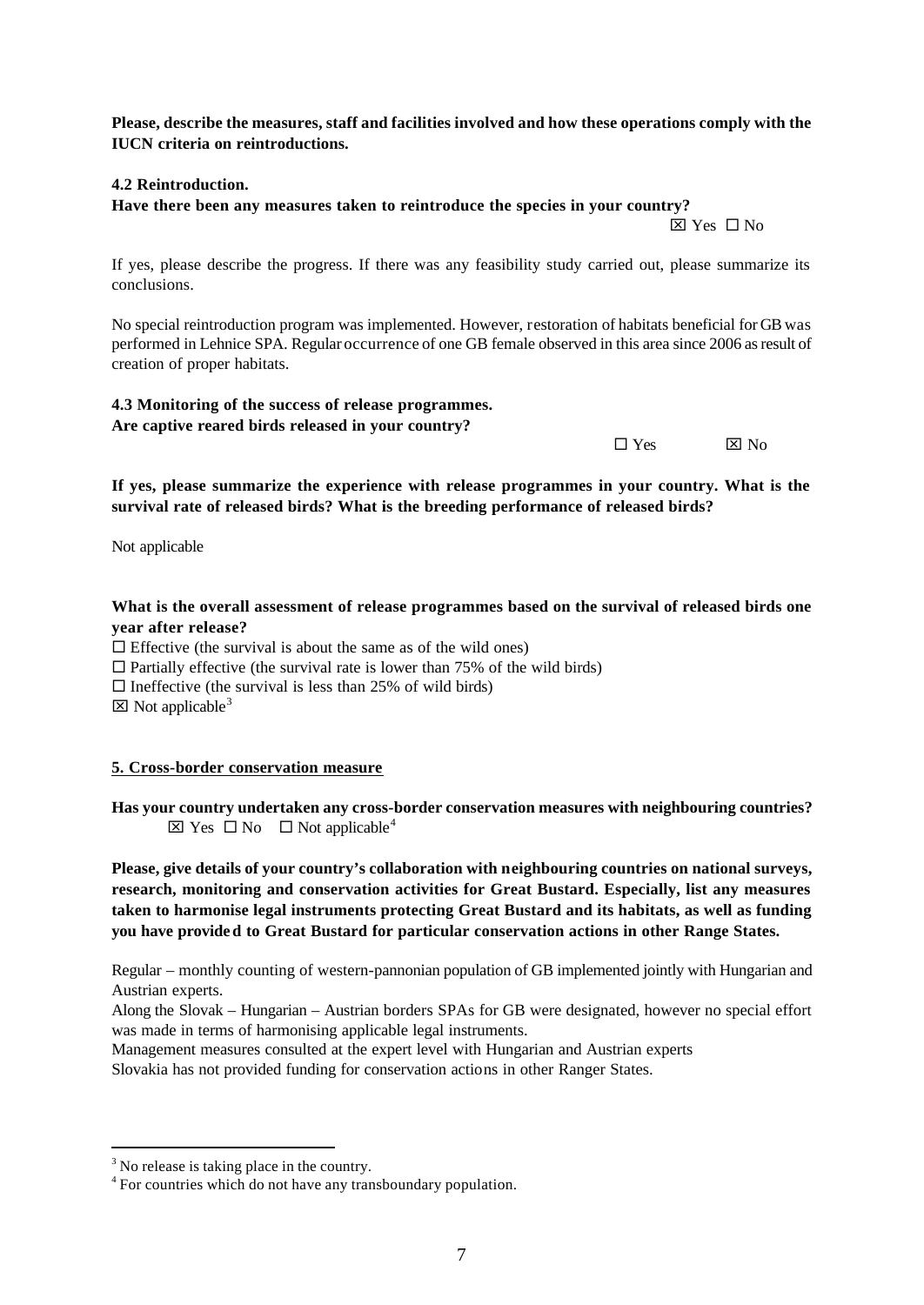### **6. Monitoring and research**

#### **6.1.1 Monitoring of population size and population trends.**

## **Are the breeding, migratory or wintering Great Bustard populations monitored in your country?**  $\boxtimes$  Yes  $\square$  No

### **What proportion of the national population is monitored?**

 $\boxtimes$  All (>75%)  $\Box$  Most (50-75%)  $\square$  Some (10-49%)  $\Box$  Little (<10%)  $\square$  None  $\square$  Not applicable<sup>1</sup>

#### **What is the size and trend in the national population?<sup>5</sup>**

| Breeding/resident population |                     | Non-breeding population (on passage, wintering)   |               |  |                     |                                                                                                              |
|------------------------------|---------------------|---------------------------------------------------|---------------|--|---------------------|--------------------------------------------------------------------------------------------------------------|
|                              |                     |                                                   |               |  | No. of adult males: | cca 120                                                                                                      |
|                              | No. of adult males: | migrating<br>some                                 | from          |  | No. of females:     | $cca$ 120                                                                                                    |
|                              |                     | bordering countries                               |               |  | No. immature males: | cca 30                                                                                                       |
|                              | No. of females:     | $0-3$ in $2005$                                   |               |  |                     |                                                                                                              |
|                              | No. immature males: |                                                   |               |  |                     |                                                                                                              |
| Trend:                       |                     |                                                   |               |  |                     | $\boxtimes$ Declined by 100 % over the last 10 years Trend: $\Box$ Declined by $\_\%$ over the last 10 years |
|                              |                     |                                                   | <b>Stable</b> |  | ⊠                   | Stable                                                                                                       |
|                              |                     | $\Box$ Increased by $\_\%$ over the last 10 years |               |  |                     | $\Box$ Increased by 8 -10% over the last 10 years                                                            |

For countries where the species occurs only occasionally, please give the details of known **observations within the reporting period:** Not applicable

**6.1.2 Monitoring of the effects of habitat management. Is the effect of habitat conservation measures monitored in your country?**  $\boxtimes$  Yes  $\square$  Partially  $\square$  No  $\square$  Not applicable<sup>1</sup>

**Please, provide a list of on-going and completed studies with references if results are already published.**

Not applicable, no long time records

l

**What can be learned from these studies?** N/A

## **What are the remaining gaps and what measures will your country do to address these gaps?**

Regular monitoring of *Otis tarda* performed since 2005 in the two SPAs – Lehnice and Syslovské polia within a framework of LIFE-NATURE project Conservation of *Otis tarda* in Slovakia.

<sup>&</sup>lt;sup>5</sup> Only for countries where the species occurs regularly.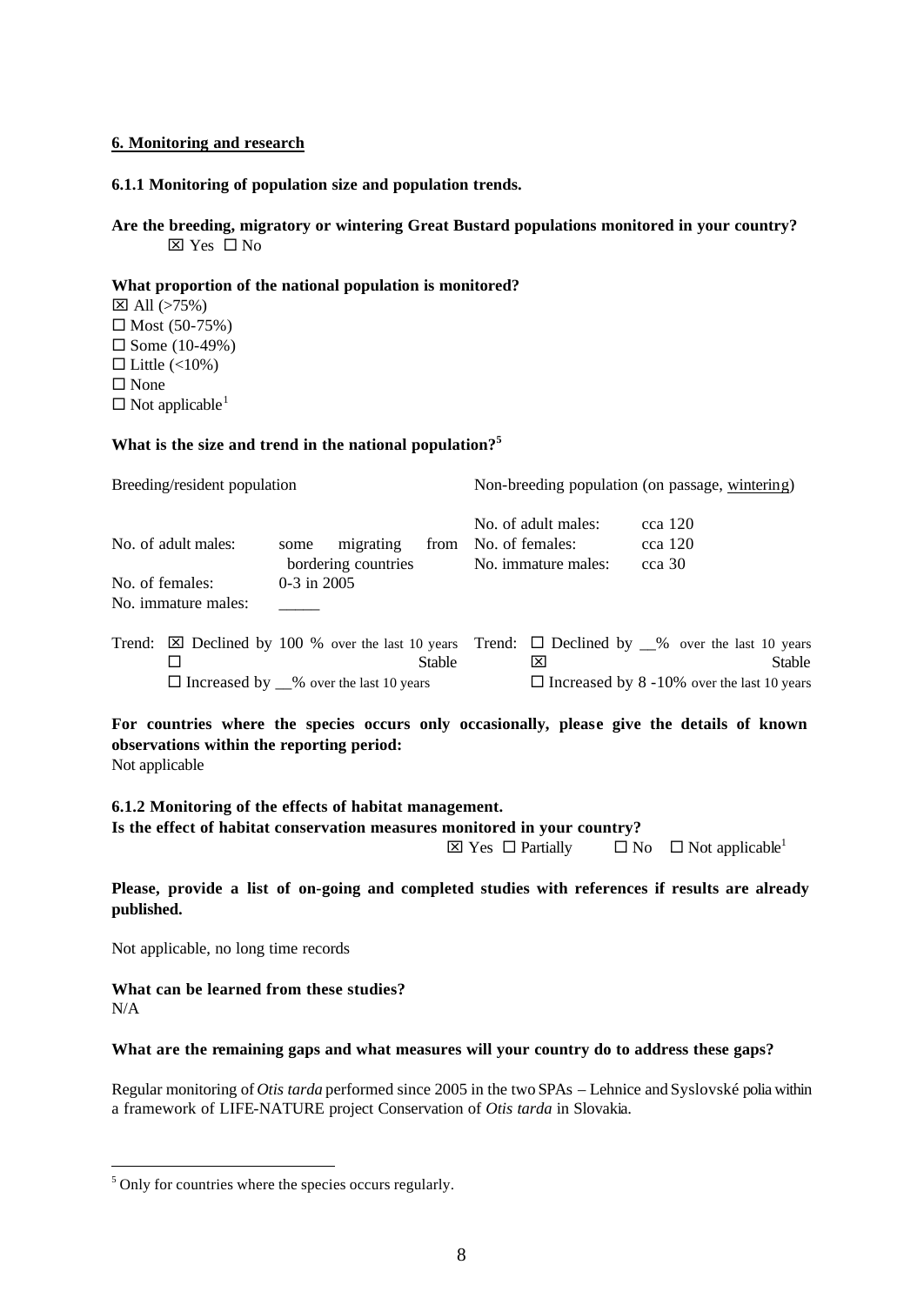#### **6.2.1 Comparative ecological studies.**

**Have there been any comparative studies carried out on the population dynamics, habitat requirements, effects of habitat changes and causes of decline in your country in collaboration with other Range States?** 

 $\square$  Yes  $\square$  Not applicable<sup>1</sup>

**Please, provide a list of on-going and completed studies with references if results are already published**

 $N/A$ 

**What can be learned from these studies?** N/A

#### **What are the remaining gaps where the Memorandum of Understanding could assist?**

More strict enforcement/monitoring from international level, that countries should be motivated to implement it intensively.

#### **6.2.2 Studies on mortality factors.**

**Are the causes of Great Bustard mortality understood in your country?**   $\boxtimes$  Yes  $\Box$  Partially  $\Box$  No  $\Box$  Not applicable<sup>1</sup>

#### **Please, provide a list of on-going and completed studies with references if results are already published.**

Monitoring reports and reports on disturbance compiled on the basis of regular monitoring of GB population and disturbance factors since 2005.

#### **What can be learned from these studies?**

Critical factor causing mortality of GB is collision of GB individuals with power lines. Loss of habitats beneficial for *Otis tarda* is the second key factor negatively influencing population of GB in Slovakia. What are the remaining gaps and what measures will your country do to address these gaps?

#### **6.2.3 Investigation of factors limiting breeding success.**

**Are the factors limiting breeding success in core populations understood in your country?**  $\square$  Yes  $\square$  Partially  $\square$  No  $\square$  Not applicable<sup>6</sup>

#### **Please, provide a list of on-going and completed studies with references if results are already published**

Monitoring reports and reports on disturbance compiled on the basis of regular monitoring of GB population and disturbance factors since 2005 in a framework of the LIFE NATURE project Conservation of *Otis tarda* in Slovakia..

#### **What can be learned from these studies?**

Absence of proper nesting habitats is responsible for (temporary) absence of breeding of GB in Slovakia.

l

<sup>&</sup>lt;sup>6</sup> Only for breeding countries.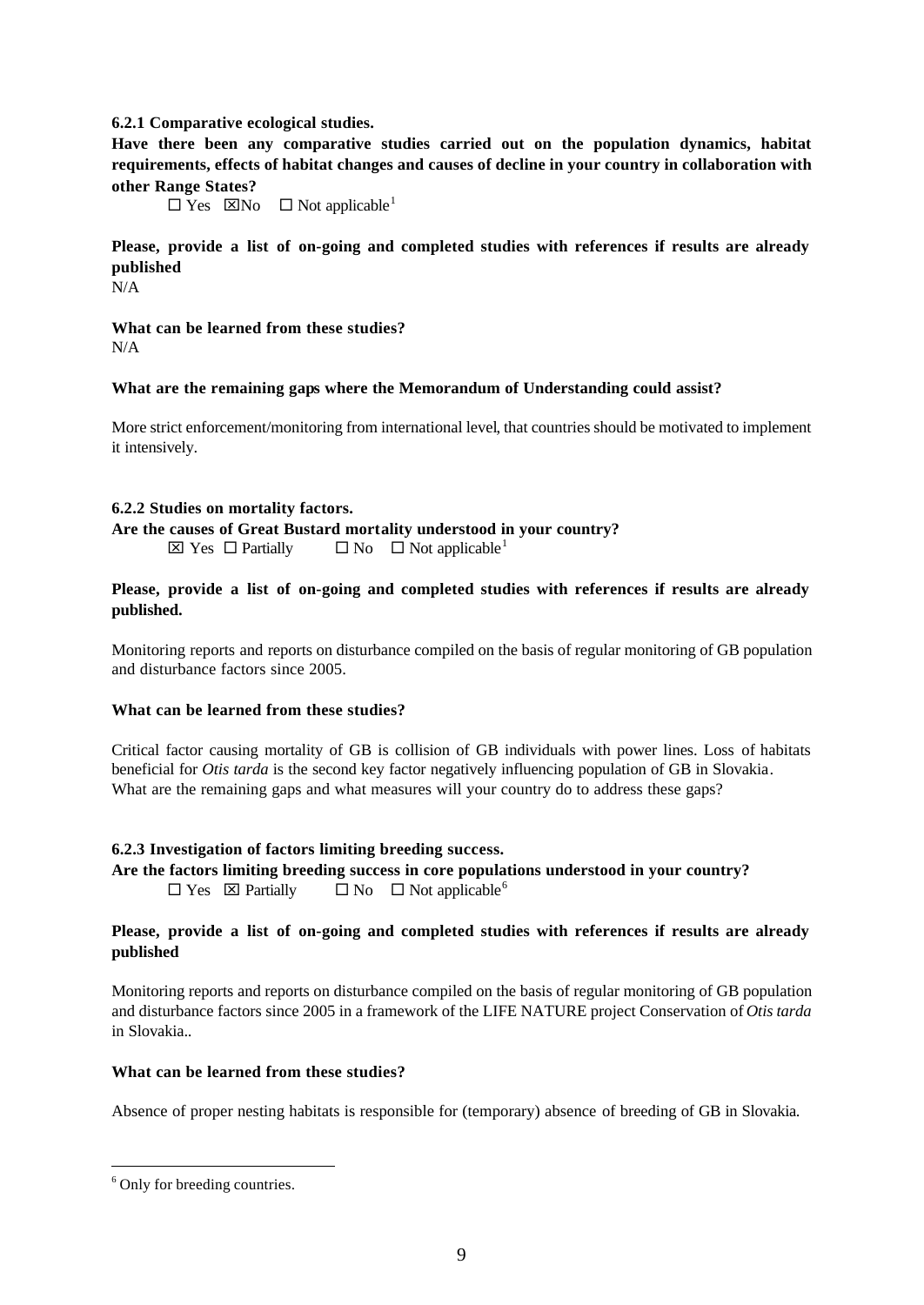### **What are the remaining gaps and what measures are you going to take to address these gaps?**

Continuous consultations with farmers managing land in concerned SPAs concerning growing of crops beneficial for *Otis tarda*. Purchase of land for *Otis tarda* protection and subsequent restoration of habitats beneficial for *Otis tarda.*

#### **6.2.4 Studies on migration.**

**Were there any studies on migration routes and wintering places carried out in your country?**  $\square$  Yes  $\square$  Partially  $\square$  No  $\square$  Not applicable<sup>1</sup>

Only transboundary transfers are monitored

#### **Where are the key sites and what is the size of the population they support?** N/A

**Do you have any knowledge about the origin of these birds supported by ringing or other marking methods?**

Yes

**What are the remaining gaps and what measures will your country do to address these gaps?**

#### **7. Training of staff working in conservation bodies**

**Is there any mechanism in place in your country to share information on biological characteristics and living requirements of Great Bustard, legal matters, census techniques and management practices to personnel working regularly with the species?**

 $\boxtimes$  Yes  $\Box$  No  $\Box$  Not applicable<sup>1</sup>

#### **If yes, please describe it.**

Exchange of information and data between State Nature Conservancy of the Slovak Republic and NGOs concerned with protection of *Otis tarda.*

**Have personnel dealing with Great Bustard participated in any exchange programme in other Range States?**  $\boxtimes$  Yes  $\Box$  No  $\Box$  Not applicable<sup>1</sup>

## **If yes, please give details on number of staff involved, country visited and how the lessons were applied in your country.**

There is no formal exchange programme in place, occasional exchanges occur within a framework of LIFE NATURE programme "Conservation of *Otis tarda* in Slovakia"

#### **8. Increasing awareness of the need to protect Great Bustards and their habitat**

## **What measures have been taken to increase the awareness about the protection needs of the species and its habitat in your country since signing the Memorandum of Understanding?**

Public awareness material produced Press releases Excursions and particularly lectures organised for different stakeholders, including children and students

## **Do farmers, shepherds, political decision makers and local and regional authorities support Great Bustard conservation?**

 $\square$  Yes  $\square$  Partially  $\square$  No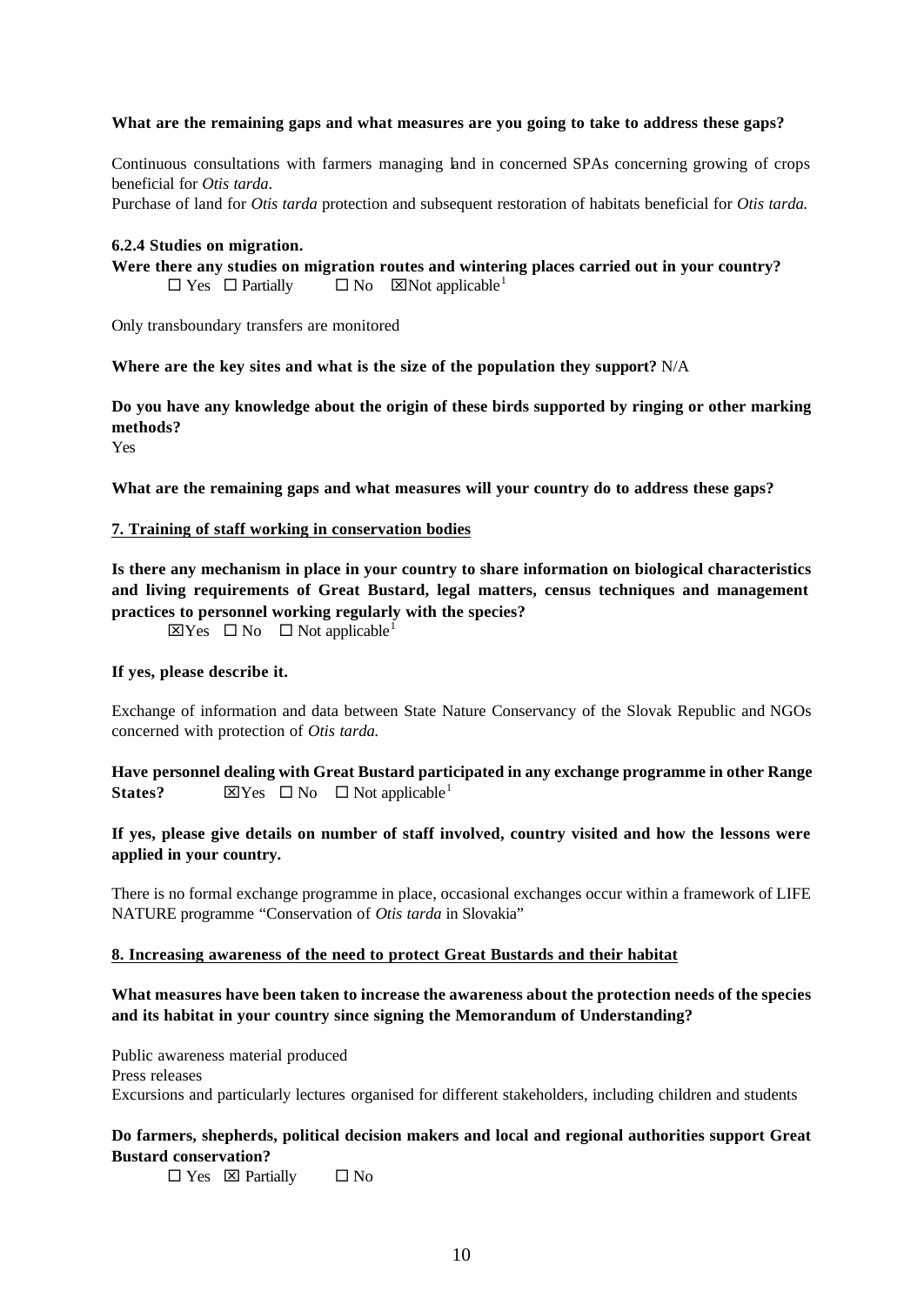## **What are the remaining gaps or problems and how are you going to address them?**

Low compensatory payments available to farmers

#### **9. Economic measures**

**Have there been any initiatives taken to develop economic activities that are in line with the conservation requirements of Great Bustard in your country?**

 $\square$  Yes  $\square$  Partially  $\square$  Not applicable<sup>1</sup>

**What percentage of the population is covered in total by these measures?** 

 $\Box$  All (>75%)  $\Box$  Most (50-75%)  $\square$  Some (10-49%)  $\Box$  Little (<10%)  $\square$  None xNot applicable How effective were these measures?  $\Box$  Effective (more than 50% of the targeted area is managed according to the species' needs)  $\Box$  Partially effective (10–49% of the targeted area is managed according to the species' needs)  $\square$  Ineffective (less than 10% according to the species' needs)  $\boxtimes$  Not applicable<sup>1</sup>

**10. Threats**

**Please, fill in the table below on main threats to the species in your country. Use the threat scores categories below to quantify their significance at national level. Please, provide an explanation on what basis you have assigned the threat score and preferably provide reference. Add additional lines, if necessary.**

| <b>Threat scores:</b> |                                                                                              |
|-----------------------|----------------------------------------------------------------------------------------------|
| Critical:             | a factor causing or likely to cause very rapid declines $($ >30% over 10 years).             |
| High:                 | a factor causing or likely to cause <b>rapid declines</b> (20-30% over 10 years).            |
| Medium:               | a factor causing or likely to cause relatively slow, but significant, declines (10-20% over  |
| 10 years.             |                                                                                              |
| Low:                  | a factor causing or likely to cause fluctuations.                                            |
| Local:                | a factor causing local declines but likely to cause negligible declines at population level. |
| Unknown:              | a factor that is likely to affect the species but it is unknown to what extent.              |

| Threat name               | <b>Threat score</b> | <b>Explanation and reference</b> |
|---------------------------|---------------------|----------------------------------|
| Habitat loss              | Critical            |                                  |
| Losses of eggs and chicks | Unknown             | no breeding                      |
| Predation                 | Medium              |                                  |
| Collision with powerlines | Critical            |                                  |
| Human disturbance         | Medium              |                                  |
| Pesticides                | Medium              |                                  |
| Illegal hunting           | Local               |                                  |
| Others (specify)          | N/A                 |                                  |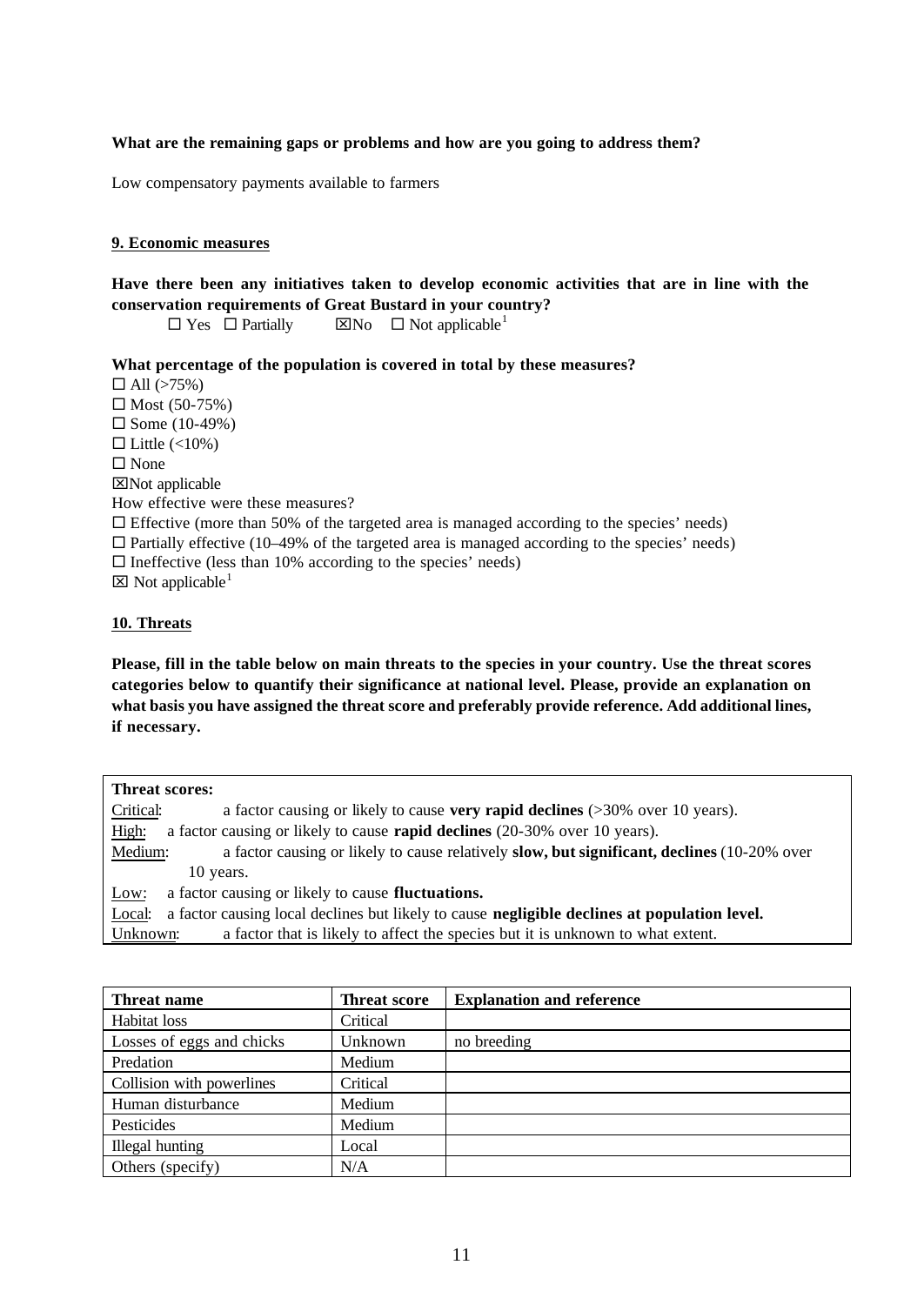### **PART II. COUNTRY-SPECIFIC ACTIONS**

**Please report on the implementation of the country-specific actions listed for your country in Part II of the Action Plan and provide information if that is not already covered by your answers under Part I. Please de scribe not only the measures taken but also their impact on Great Bustard or its habitat in the context of the objectives of the Memorandum of Understanding and the Action Plan. Where you have already answered on country-specific actions in Part I, please only add a reference to the relevant answer here.**

## **Slovakia specific actions**

## **Report structured according to the Rescue Plan for protected Critically Endangered Species – Great Bustard**

ß in Slovakia, project LIFE05 NAT/SK/000115 - Conservation of Otis tarda in Slovakia was approved and is financed by European commission for the period 2005 – 2009 many activities are realised by this project (hereby after only "LIFE project")

### **1. Policy and legislation**

### *1.1. Agriculture policies*

**1.1.1 To promote the maintenance of biodiversity as an objective of agricultural policies alongside production objectives including and elaboration of a sectoral plan under the EU biodiversity strategy. Agricultural policy and legislation have to make suitable conditions for the environmentally acceptable management. It is very important to support extensive /traditional/ methods of management and to establish gene pool refuges with natural biodiversity elements.**

No specific actions were implemented

1.1.2 Preservation and recovery of extensive farming. To apply the agro-environment regulations to encourage land uses, agrochemical use and timing of agricultural practices which are compatible with Great Bustard conservation.

Nature conservation authorities developed a proposal for agro environmental scheme for the protection of *Otis tarda* and were advocating the inclusion of the AES for *Otis tarda* into the Slovak RDP 2007-2013, whose implementation is financed by the European Commission. The scheme has been finally included into the RDP 2007-2013.

According to this scheme, on land with occurrence of *Otis tarda*, farmer is obliged to meet the following conditions:

- ß to maintain min.70% share of winter wheat, oilseed rape, fodder grass or alfalfa (in combination or solo) of whole arable land
- $\blacksquare$  no irrigation
- limited use of fertilizers
- mowing from the centre of the parcel to the parcel edges
- ß warning chains using
- no use of rodenticides and insecticides
- **use of permitted plant protection chemicals only**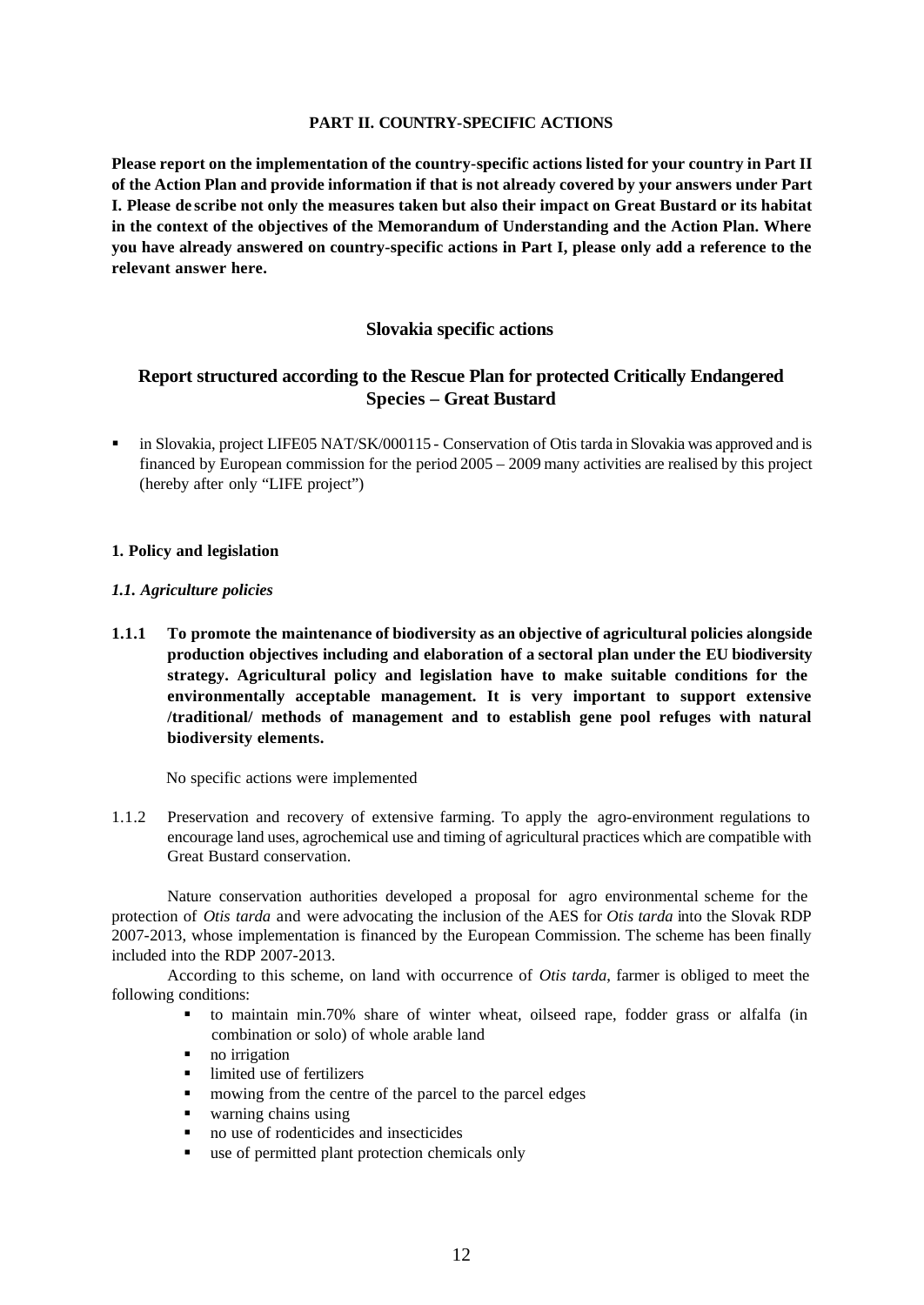The Slovak RDP 2007-2013 was approved by the European Commission on 04/12/2007 and include several measures for biodiversity protection. The AES for *Otis tarda* constitutes a sub scheme No. 5.3.2.1.3.3.2 in the AES for threatened bird species. The approved document is presented at the website of the Ministry of the Land-use of the Slovak Republic (http://www.land.gov.sk). The AES is applicable in Syslovské polia and Lehnice SPAs, both areas designated for the protection of Great Bustard in Slovakia. Detailed conditions for application for participation in AES are regulated through "Regulation by the Slovak Government from 16 April 2008 establishing conditions for selection of applications for participation in agroenvironmental schemes and conditions for provision of agro-environmental payments"

Approved payments under the existing AES for the protection of *Otis tarda* are lower compared to ones originally proposed and applied in the pilot AES. This may result in lower interest in participation in the scheme by concerned agricultural entities. In spite of that one cooperative farm – Agripent – managing land in Lehnice SPA has applied for participation in agro-environmental scheme from 2008 to and up to 2012 in 05/2008.

## **1.1.3 To adopt the legislation for renting and purchase of the Great Bustard key habitats and for the compensation payment to those farmers who change the management in Great Bustard friendly way. To find the governmental as well as non-governmental financial recourses for the support of extensive management methods and for the compensation payment.**

Although, in the reporting period some 46 hectares of land in SPAs designated for the protection of Great Bustard in Slovakia were purchased by the State Nature Conservancy. Currently, agricultural land in state ownership in accordance with applicable laws should be managed by the Slovak Land Fund. Amendment of the Act no. 543/2002 Coll. on Nature and Landscape Protection, than would allow SNC proceed with more extensive land purchase has been still pending.

SNC obtained grant from European Commission (1,500,000 EUR) through its financial instrument for the environment – LIFE for co financing of the project Conservation of *Otis tarda* in Slovakia.

Pilot agro-environmental schemes were funded in the period 2005-2007 in the Lehnice SPA through incentive instrument regulated by the Act no. 543/2002 Coll. on Nature and Landscape Protection and referred in the Law as "the Financial Contribution". This incentive measure should encourage land users to manage their land/property in way that is beneficial for the targeted species of conservation importance.

#### *1.2 International cooperation*

To carry out an annual coordinated census of the Great Bustard in cooperation with Hungary and Austria. To take part at joint meetings and research field trips which are organised for the purpose of the conservation of the Great Bustard.

Coordinated census of the Great Bustard in cooperation with Hungary and Austria has been performed monthly since 2006. Field counting is followed with join meetings of Slovak, Hungarian and Austrian expert. The results are presented in the Annual Monitoring Reports that are elaborated in a framework of the LIFE project.

#### **2. Species and habitat protection**

#### *2.1 Designation of protected areas*

## **2.1.1 To establish protected areas under national law in SPAs and other areas harbouring nationally important populations of the Great Bustard.**

Two Special Protection Areas have been designated in Slovakia for the protection of *Otis tarda*. Lehnice SPA was designate through the Regulation by the Ministry of the Environment No 377 from 8.8.2005 effective since 1.9.2005.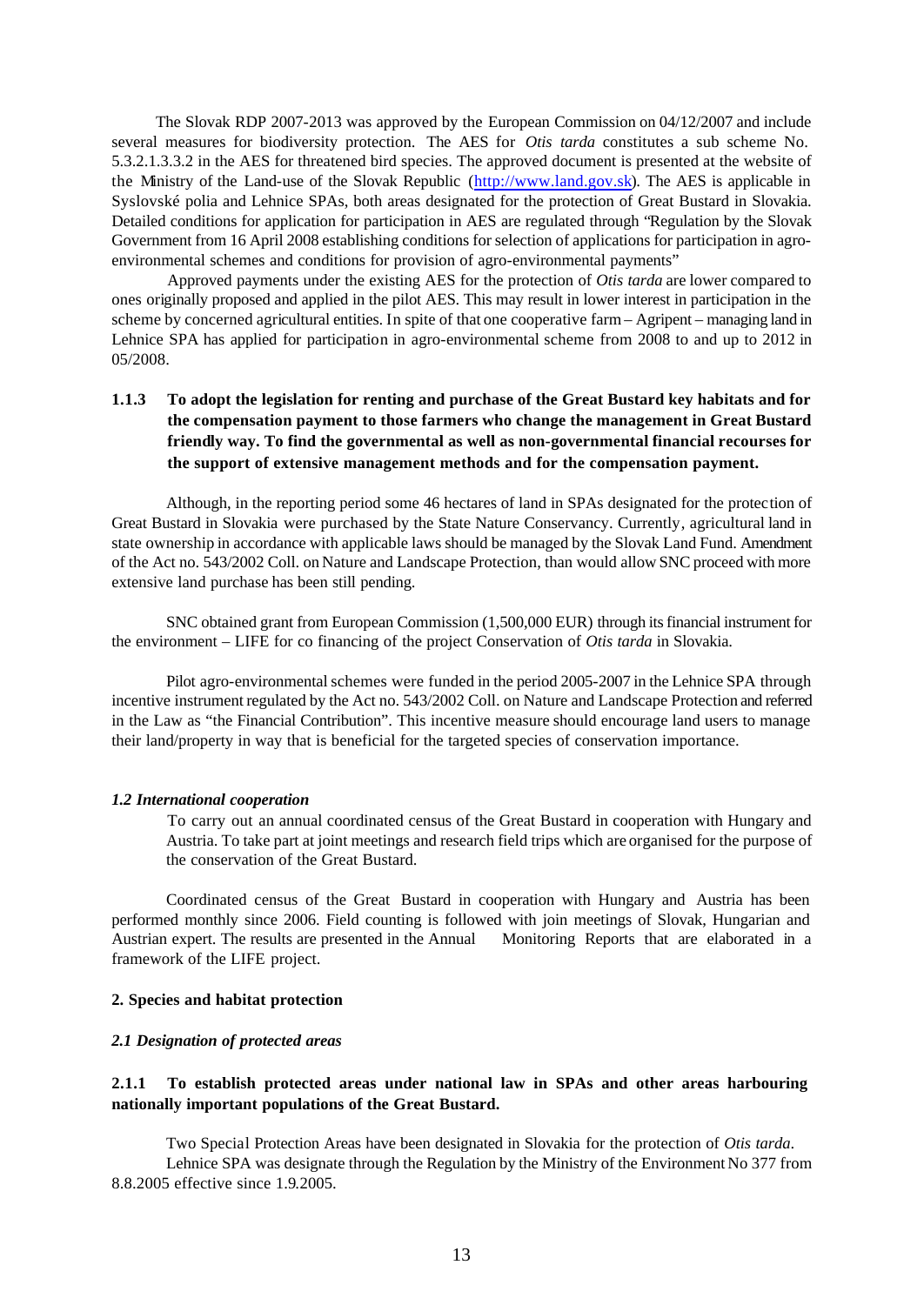Syslovské polia SPA was designate through the Regulation by the Ministry of the Environment No 234 dated 12.4.2006 effective since 1.5 2006.

Syslovské polia SPA is continuous to NATURA 2000 areas in Hungary and Austria and serve as wintering site for the Western Pannonian population of Great bustard shared by Slovakia, Austria and Hungary.

#### *2.2. Protection and management of protected areas*

## **2.2.1 To prevent developments that could change or fragment the habitat, such as the construction of highways, roads, railways and power lines, or irrigation and landholding concentration schemes.**

For the assessment and evaluation of impact of development activities toward Great Bustard, using of the regulations from the Act no. 24/2006 Coll. on Environmental impact assessment.

Management plans for both project sites, Syslovské polia SPA and Lehnice SPA, have been developing parallel since May 2005. In 2005, two expert meetings were organised by SNC with the aim to discuss the approach to and methodology for drafting of management plans.

The MoE sets instructions unifying the form and structure of the content of management plans for all the SPAs in Slovakia. Core specifications of the 2 management plans are based on the scientific data (zoology, ornithology and botany) in relation to the agricultural use of the project sites.

The draft SPA management plans provide definitions of the favourable status for individual qualifying species, including Great Bustard, the examples of tools and measures to be undertaken to achieve the described status. Main focus during the phase of elaboration was on the relation between land use and the requirements for ensuring the favourable status for the target species.

Draft management plans of Syslovské polia SPA and Lehnice SPA have been harmonised with the plans elaborated for neighbouring SPAs at the territory of Hungary and Austria. In the process of elaboration of the management plans for the Slovak SPAs, the experiences of Hungarian and Austrian experts were taken into consideration.

The whole process of management plan elaboration was closely linked to the continual consultations with key stakeholders in order to incorporate their comments already in the drafting phase and to minimise conflicts in the phase of management plan implementation. Draft management plans served as the base for the elaboration of pilot agro–environmental scheme for *O. tarda*.

## **2.2.2 To increase habitat diversity and food availability through the increase of legume crops and unploughed fallows and the temporary set-aside of cultivated land.**

Pilot activities were performed in the reporting period in Lehnice SPA. As much as 300 ha habitats beneficial for *Otis tarda* in Lehnice SPA:

## **2.2.3 To control key predators, in cases where predation is found to be a significant problem, in order to prevent high levels of breeding failure.**

Memoranda of understanding were signed with three hunting grounds active in the SPAs. Measures to reduce negative impact of predators were agreed through memoranda.

#### **2.2.4 To reduce pesticide use in order to ensure adequate food resources.**

Restrictions on the use of chemicals in agriculture activities are established by the respective regulations through which SPAs in question were established.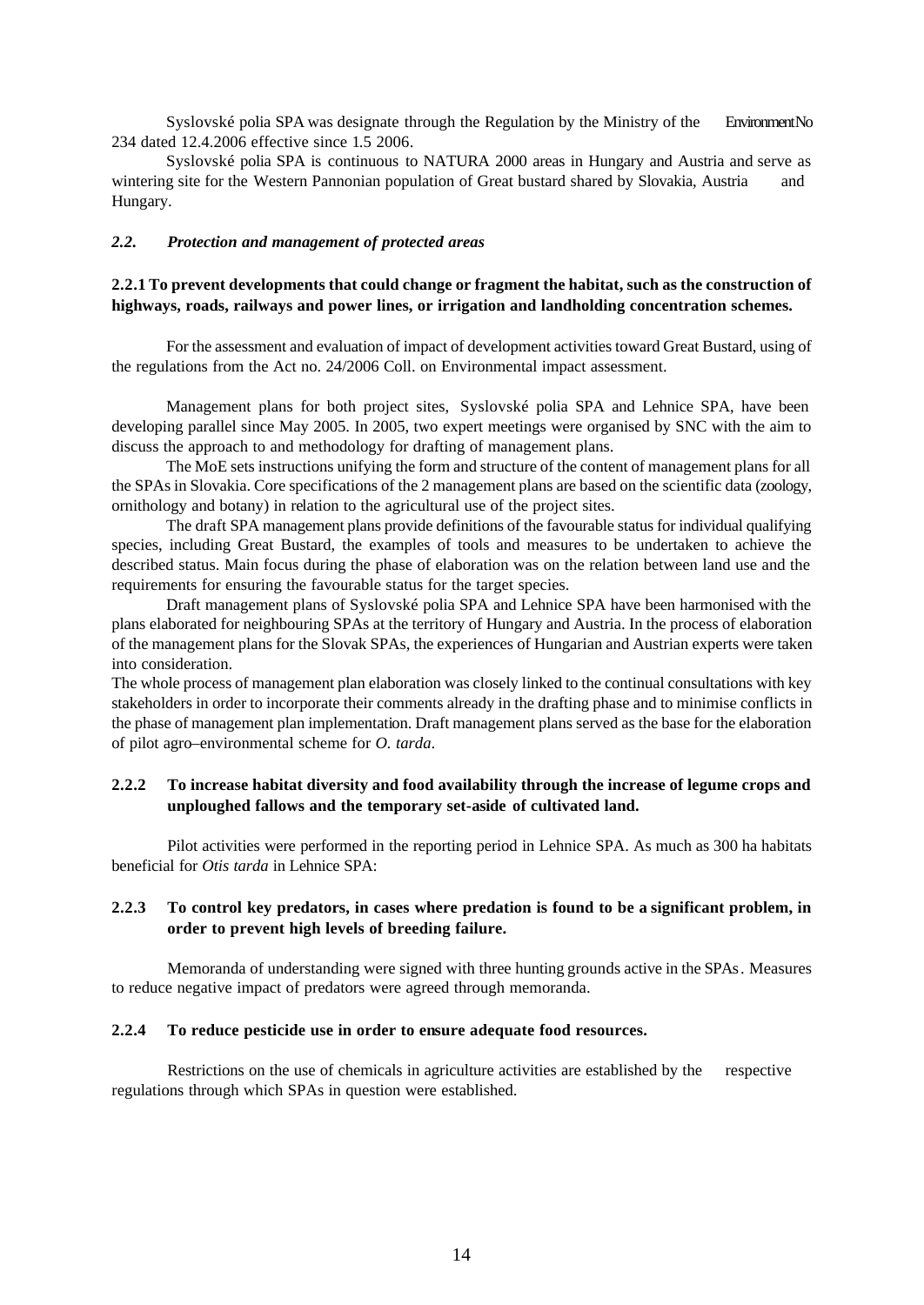## **2.3** *Hunting*

## **2.3.1 To prevent any hunting or poaching of the Great Bustard. This should include law enforcement and education of hunters and farmers on whose crops the bustards may feed (see 4.1).**

Hunting of Great Bustard is prohibited all year round in Slovakia. The two SPAs are regularly (on a nearly daily basis) monitored by wardens.

## **3. Monitoring and research**

### **3.1.** *Population monitoring*

### **3.1.1. To standardise census methods to be used throughout the range of the Great Bustard.**

Census methods harmonised with Austria and Hungary. Monthly census of Great Bustard performed once a month jointly with Hungarian and Austrian experts.

## **3.1.2. To develop and implement an international monitoring programme which will accurately quantify and monitor trends in: the distribution, population size, density of breeding males and sex ratio of the Great Bustard throughout its range in Slovakia.**

No formal international monitoring programme in place. Coordinated and joint monitoring of the size and the structure and the Western Pannonian population of *Otis tarda* shared by Slovakia, Austria and Hungary performed once a month. Data are summarised in Annual monitoring reports.

3.1.3 To evaluate the effects of habitat management methods used for the purpose of improvement the habitat conditions of the Great Bustard.

The effects of habitat management methods used for the purpose of improvement the habitat conditions of the Great Bustard are being evaluated in a framework of the LIFE project since 2005.

#### **3.1.4 To realize the research of factors causing the mortality of the Great Bustard.**

Research of factors causing mortality of the Great Bustard is implemented in a framework of the LIFE project.

#### *3.2. Habitat requirements*

### **3.2.1. To investigate the diet of adults and chicks and to relate it to food availability.**

Limited activities were implemented in a framework of drafting management plans for both SPAs.

#### *3.3. Breeding biology*

## **3.3.1. To determine the breeding success of the Great Bustard and to analyse the factors which have an influence on breeding success, such as food availability, predation, social structure.**

Capacities for monitoring of breeding success were available in the reporting period; however, no nesting was recorded since 2005.